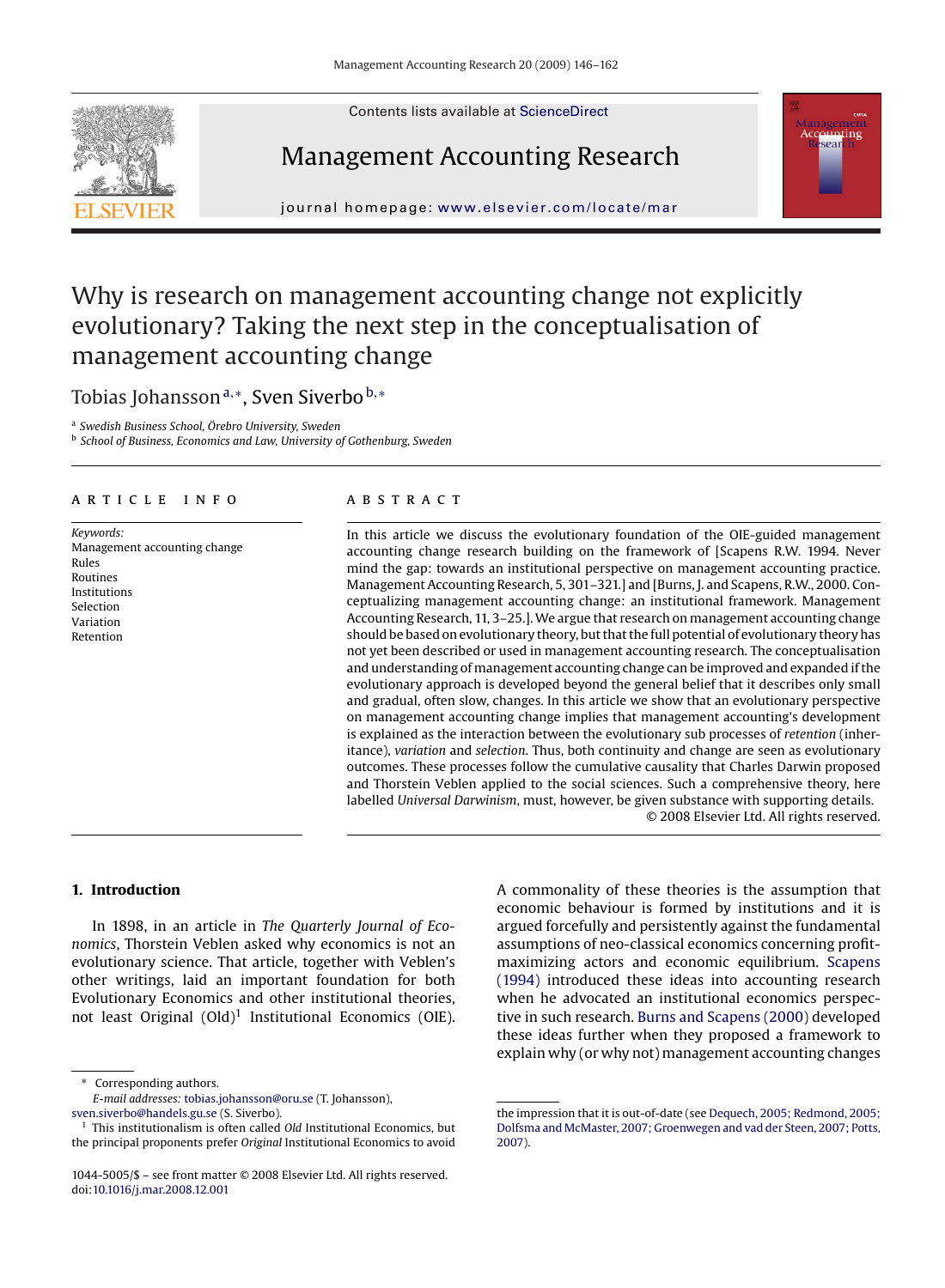in organisations. They emphasised that their framework was a starting point and urged researchers to continue with its development. Responding to their request, several researchers extended and refined the framework in a number of articles (e.g., [Burns, 2000; Soin et al., 2002; Johansson](#page--1-0) [and Baldvinsdottir, 2003; Burns and Baldvinsdottir, 2005;](#page--1-0) [Siti-Nabiha and Scapens, 2005; Scapens, 2006; Ribeiro](#page--1-0) [and Scapens, 2006; Coad and Cullen, 2006; Busco et al.,](#page--1-0) [2006; Yazdifar et al., 2008\).](#page--1-0) Guided by Burns and Scapens' framework, many important observations have resulted that increase our understanding of what happens when new management accounting techniques are introduced in organisations.

In this article we discuss an idea that has been introduced in the OIE-guided management accounting change research but that has not been much developed. What we are referring to is the evolutionary foundation that the framework of [Scapens \(1994\)](#page--1-0) and [Burns](#page--1-0) [and Scapens \(2000\)](#page--1-0) rests on and that is implicit in much OIE research in management accounting. We argue, in agreement with Burns and Scapens and others such as [Coad and Cullen \(2006\),](#page--1-0) that research on management accounting change should be based on evolutionary theory. However, we also claim that the full potential of evolutionary theory or an evolutionary ontology still has not been described or used in management accounting change research. The conceptualisation and understanding of management accounting change, in general and from an institutional economics perspective in particular, can be improved and expanded if the evolutionary approach is developed beyond the general belief that it describes only small and gradual, often slow, changes. It should be stressed that there is an immense difference between applying evolutionary theory in the development of management accounting and studying the evolution (through space and time or spacetime) of management accounting in more common terms. The latter does not imply any specific ontology, theory or methodology, whilst the former does.

In this article we show that an evolutionary perspective on management accounting change implies that management accounting's development is explained as the interaction between the evolutionary sub processes of *retention* (inheritance), *variation* and *selection*. Thus, both continuity and change are seen as evolutionary outcomes. These processes follow the cumulative causality that Charles Darwin proposed and Thorstein Veblen applied to the social sciences. Such a comprehensive theory, here labelled *Universal Darwinism*, must, however, be given substance with supporting details.

Drawing upon evolutionary theory in general and recent developments in evolutionary economics and institutional theory, the purpose of our article is to describe the significance of an explicitly evolutionary perspective on the conceptualisation of management accounting change and to derive implications from such a perspective. Our aim is not to falsify existing efforts but rather to take the next step in the development of an evolutionary and institutional economics of management accounting change. Inspired by Veblen, and following the management accounting OIEtradition introduced by [Scapens \(1994\), w](#page--1-0)e modestly pose the question: *Why is research on management accounting change not explicitly evolutionary?*

In the next section, we present Burns and Scapens' framework for management accounting change as well as some observations from the research that has followed their work. Thereafter, we describe how the evolutionary trains of thought have arisen and developed in the social sciences and why evolutionary theory sometimes has had difficulty in making a breakthrough in this science. In the three following sections, we present a deeper explanation of the evolutionary ideas of retention, variation and selection. After focusing on these three sub processes, we combine them to illustrate how they interact through time. The article concludes with implications and limitations.

### **2. Original institutional economics and management accounting change**

Since the mid-1990s, management accounting research, especially research on management accounting change, has been enriched by ideas derived from neo-institutional economics, also called Original Institutional Economics (OIE). In this tradition, critique is directed towards the basic assumptions of neo-classical economics concerning rationality and equilibrium, concluding instead that economic behaviour is influenced by structure, in particular by social institutions (see [Scapens, 1994\).](#page--1-0) Because of the influences of this tradition, many researchers realise it is necessary to construct a process-oriented approach in order to explain and understand stability and change in management accounting. This realisation has led to a number of notable articles and conference papers where researchers have used OIE, often with longitudinal case studies, to develop a framework for explaining why management accounting has, or has not, changed.

The essential starting point for this research is [Burns](#page--1-0) [and Scapens' \(2000\)](#page--1-0) framework for management accounting change. They regard management accounting as largely driven by routines. These routines are developed to create meaning and to facilitate behaviour in a world characterised by bounded rationality and genuine uncertainty. In organisations, routines are formed by the organisations' histories, by the members' performance and by the environment. In order to understand organisations' management accounting-related behaviour, we must make an analysis based on other assumptions about human behaviour than those inspired by mainstream economists' atomistic management accounting research.

In their framework, Burns and Scapens place management accounting in a context of institutional cumulative causality where management accounting behaviour is influenced by institutions, routines and rules that in turn influence and are influenced by each other. The rules are instructions coupled to various management accounting techniques and models such as budgeting, costing and performance measurement.

'In the context of management accounting, *rules* comprise the formal management accounting systems, as they are set out in the procedure manuals' [\(Burns and](#page--1-0) [Scapens, 2000, p](#page--1-0). 7).